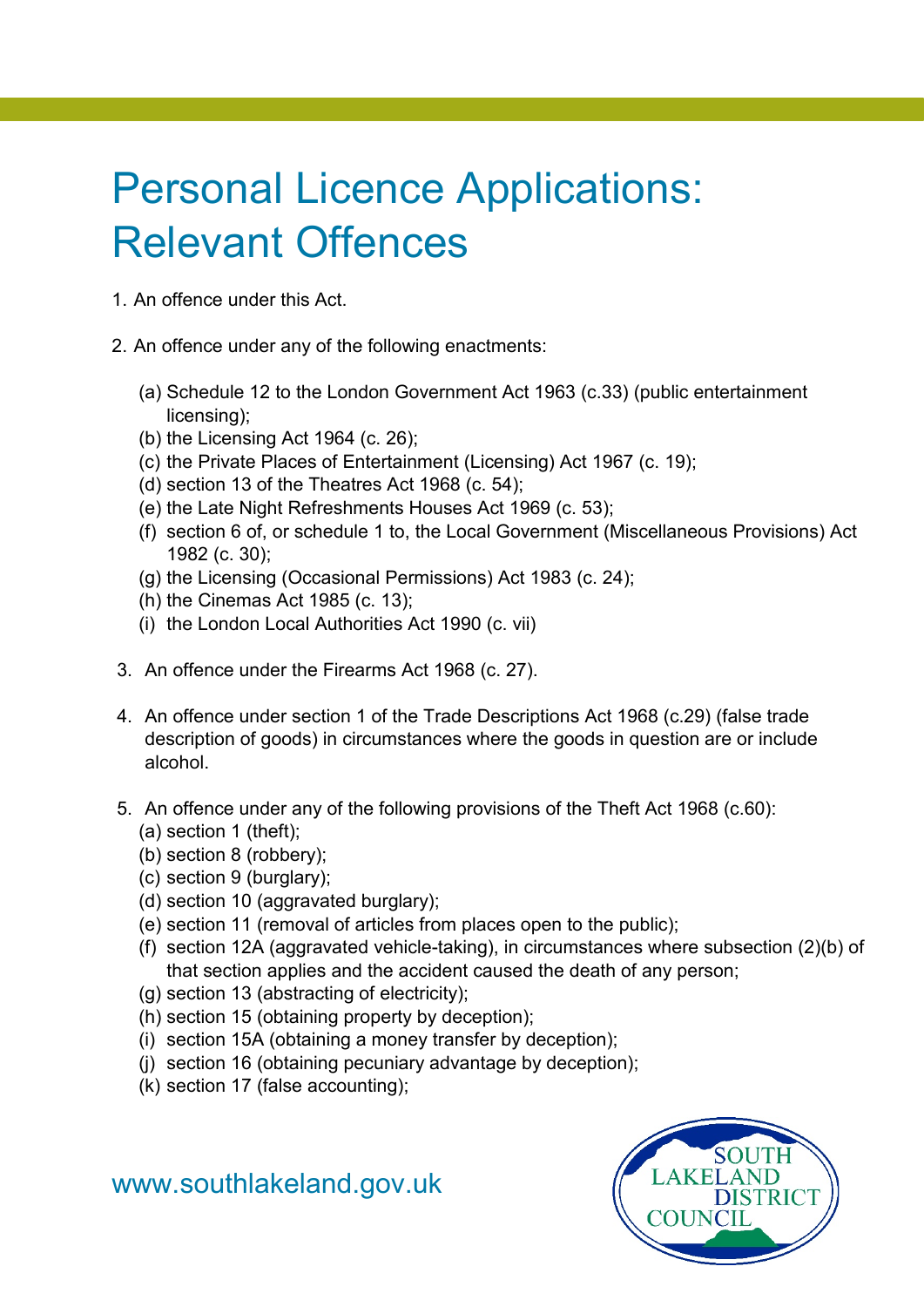- (l) section 19 (false statements by company directors etc);
- (m) section 20 (suppression, etc. of documents)
- (n) section 21 (blackmail);
- (o) section 22 (handling stolen goods);
- (p) section 24A (dishonestly retaining a wrongful credit);
- (q) section 25 (going equipped for stealing etc.)
- 6. An offence under section 7(2) of the Gaming Act 1968 (c. 65) (allowing child to take part in gaming on premises licensed for the sale of alcohol).
- 7. An offence under any of the following provisions of the Misuse of Drugs Act 1971 (c. 38):
	- a) section 4(2) (production of a controlled drug);
	- b) section 4(3) (supply of a controlled drug);
	- c) section 5(3) (possession of a controlled drug with intent to supply);
	- d) section 8 (permitting activities to take place on premises)
- 8. An offence under either of the following provisions of the Theft act 1978 (c.31):
	- a) section 1 (obtaining services by deception);
	- b) section 2 (evasion of liability be deception)
- 9. An offence under either of the following provisions of the Customs and Excise Management Act 1979 (c. 2):
	- a) section 170 (disregarding subsection (1)(a)) (fraudulent evasion of duty etc.);
	- b) section 170B (taking preparatory steps for evasion of duty)
- 10. An offence under either of the following provisions of the Tobacco Products Duty Act 1979 (c.7):
	- (a) section 8G (possession and sale of unmarked tobacco);
	- (b) section 8H (use of premises for sale of unmarked tobacco)
- 11. An offence under the Forgery and Counterfeiting Act 1981 (c. 45) (other than an offence under Section 18 or 19 of that Act).
- 12. An offence under the Firearms (Amendment) Act 1988 (c. 45).
- 13. An offence under any of the following provisions of the Copyright, Designs and Patents Act 1988 (c. 48):
	- (a) section 107(1)(d)(iii) (public exhibition in the course of a business of article infringing copyright);
	- (b) section 107(3) (infringement of copyright by public performance of work etc.)
	- (c) section 198(2) (broadcast etc. of recording of performance made without sufficient consent);
	- (d) section 297(1) (fraudulent reception of transmission);